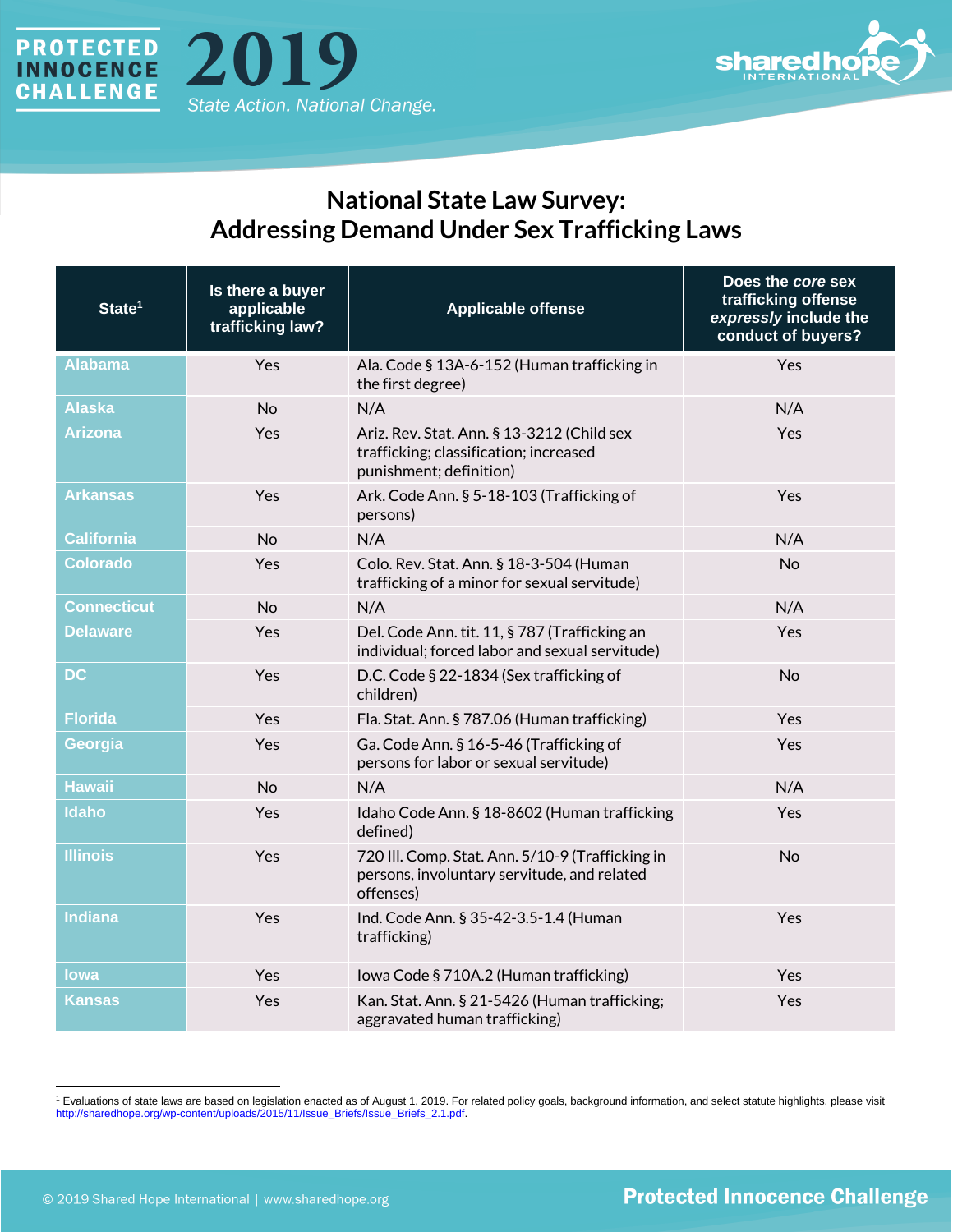| <b>Kentucky</b>                | Yes              | Ky. Rev. Stat. Ann. § 529.100 (Human<br>trafficking)                                                                                                                | <b>No</b> |
|--------------------------------|------------------|---------------------------------------------------------------------------------------------------------------------------------------------------------------------|-----------|
| Louisiana                      | Yes              | La. Rev. Stat. Ann. § 14:46.3 (Trafficking of<br>children for sexual purposes)                                                                                      | Yes       |
| <b>Maine</b>                   | <b>No</b>        | N/A                                                                                                                                                                 | N/A       |
| <b>Maryland</b>                | <b>No</b>        | N/A                                                                                                                                                                 | N/A       |
| <b>Massachusetts</b>           | Yes              | Mass. Gen. Laws ch. 265, § 50 (Human<br>trafficking-Sexual servitude)                                                                                               | No        |
| <b>Michigan</b>                | Yes              | Mich. Comp. Laws Ann. § 750.462e (Forced<br>labor or services; prohibited conduct as relates<br>to age of minor)                                                    | No        |
| <b>Minnesota</b>               | <b>No</b>        | N/A                                                                                                                                                                 | N/A       |
| <b>Mississippi</b>             | Yes              | Miss. Code Ann. § 97-3-54.1 (Human<br>Trafficking Act; prohibited conduct; penalty)                                                                                 | No        |
| <b>Missouri</b>                | Yes              | Mo. Rev. Stat. § 566.211 (Sexual trafficking of<br>a child) $^2$                                                                                                    | No        |
| <b>Montana</b>                 | Yes              | Mont. Code Ann. § 45-5-702 (Trafficking of<br>persons)                                                                                                              | No        |
| <b>Nebraska</b>                | Yes              | Neb. Rev. Stat. Ann. § 28-830 (Human<br>trafficking; forced labor or services; terms,<br>defined)                                                                   | Yes       |
| <b>Nevada</b>                  | Yes              | Nev. Rev. Stat. Ann. § 201.300 (Pandering and<br>sex trafficking: Definitions; penalties;<br>exception)                                                             | <b>No</b> |
| <b>New</b><br><b>Hampshire</b> | Yes              | N.H. Rev. Stat. Ann. § 633:7 (Trafficking in<br>persons)                                                                                                            | Yes       |
| <b>New Jersey</b>              | Yes              | N.J. Stat. Ann-. § 2C:13-8 (Human trafficking)                                                                                                                      | No        |
| <b>New Mexico</b>              | Yes              | N.M. Stat. Ann. § 30-52-1 (Human trafficking)                                                                                                                       | Yes       |
| <b>New York</b>                | <b>No</b>        | N/A                                                                                                                                                                 | N/A       |
| <b>North Carolina</b>          | Yes              | N.C. Gen. Stat. § 14-43.13 (Sexual servitude);<br>N.C. Gen. Stat. § 14-43.11 (Human trafficking)                                                                    | No        |
| <b>North Dakota</b>            | Yes <sup>3</sup> | N.D. Cent. Code § 12.1-41-05 (Patronizing a<br>victim of sexual servitude); N.D. Cent. Code §<br>12.1-41-06 (Patronizing a minor for<br>commercial sexual activity) | No        |
| <b>Ohio</b>                    | No               | N/A                                                                                                                                                                 | N/A       |
| <b>Oklahoma</b>                | Yes              | Okla. Stat. Ann. tit. 21, § 748 (Human<br>trafficking)                                                                                                              | Yes       |
| <b>Oregon</b>                  | Yes              | Or. Rev. Stat. § 163.266 (Trafficking in<br>persons)                                                                                                                | No        |
| Pennsylvania                   | Yes              | 18 Pa. Cons. Stat. § 3011 (Trafficking in<br>individuals)                                                                                                           | Yes       |
|                                |                  |                                                                                                                                                                     |           |

 $^2$  Mo. Rev. Stat. § 566.211 (Sexual trafficking of a child—penalty) applies to all minors, but Mo. Rev. Stat. § 566.210 (Sexual trafficking of a child under age twelve—

affirmative defense not allowed, when--penalty) provides an enhanced penalty when the victim is under the age of 12.<br><sup>3</sup> The core human trafficking law, N.D. Cent. Code § 12.1-41-02 (Trafficking an individual), and the sex apply to buyers, but two offenses within the human trafficking chapter are applicable to buyers.